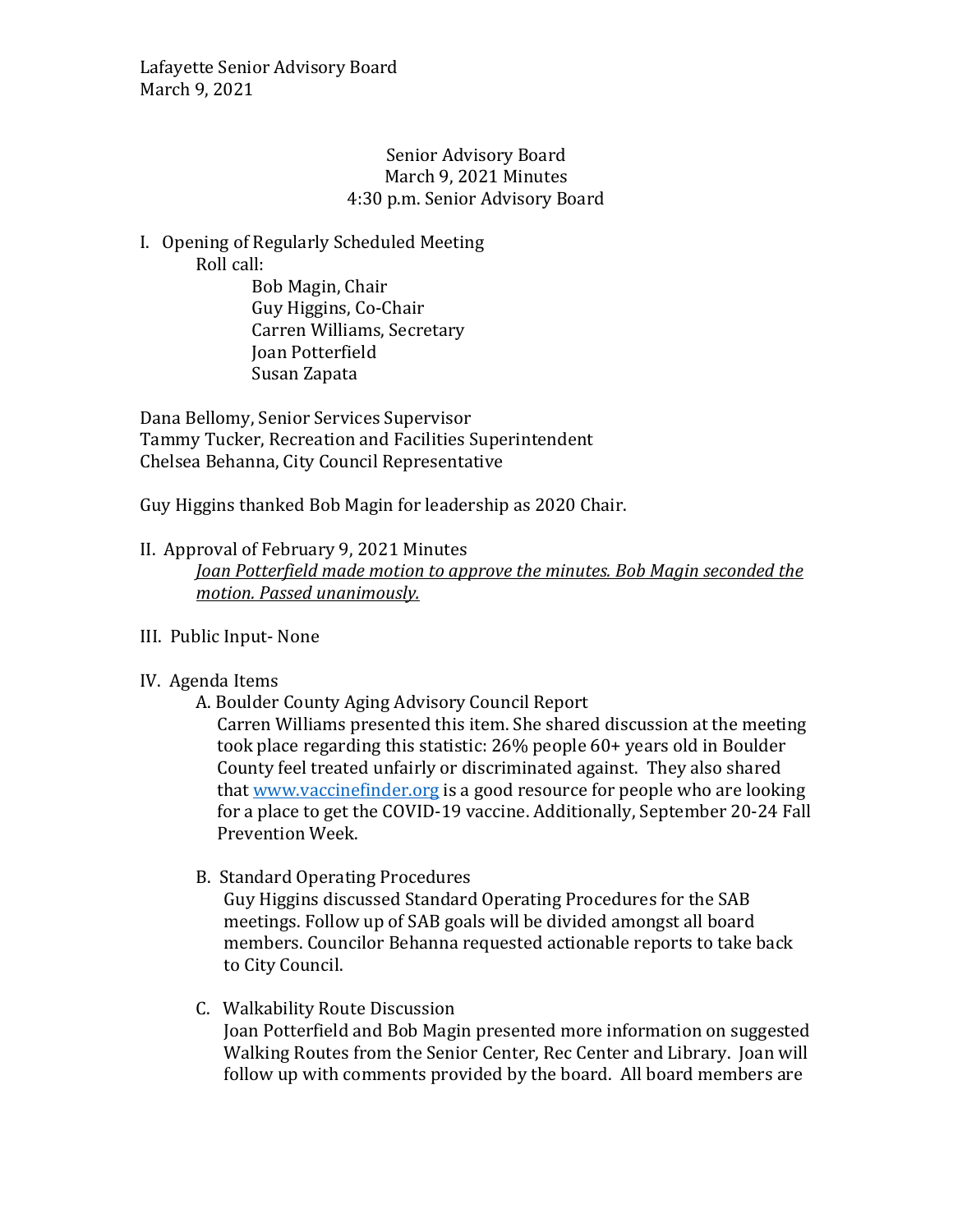requested to input on future signage locations to the April meeting. Tammy Tucker and Dana Bellomy will follow up with city staff to discuss the recommendation, and process to add the route to the Walk and Wheel site, and add physical signs.

D. Lafayette Housing Discussion

Bob Magin presented an updated letter regarding housing. He will make edits as recommended by SAB members, and bring the revised letter to the April meeting.

E. Older American's Month Proclamation Senior Services Supervisor Dana Bellomy presented this item. The 2021 theme is "Communities of Strength". Dana Bellomy shared the 2021 proclamation that can be provided to Council.

Members discussed possible actionable items, including possible programs, subsequent to proclaiming May to be Older American's Month.

*Carren Williams made a motion to recommend that Council proclaim May 2021 to be Older American's Month in Lafayette. Bob Magin seconded the motion. Passed unanimously.*

F. Lafayette Emergency Preparedness Discussion Guy Higgins shared concerns regarding Emergency preparedness.

Members discussed the disproportionate impact of emergencies, such as pandemics, on older adults.

V. Old Business- None

### VI. New Business- None

VII. Council Report

Councilor Behanna discussed the value of Senior Advisory Board topics aligning with items on current council agendas. This has happened recently, and she expressed appreciation for the awareness.

### VIII. Staff Report

Dana Bellomy shared the Senior Center Card volunteer, Susan Wiitala sent out 13 cards. Snow removal program participation increased 50% from 2020 to 2021. BCAAA-Connect with Tech program gave 5 Chromebooks to the Senior Center to loan to older adults in Lafayette. Lafayette Library hosts a similar program called, "Tech to Connect", with